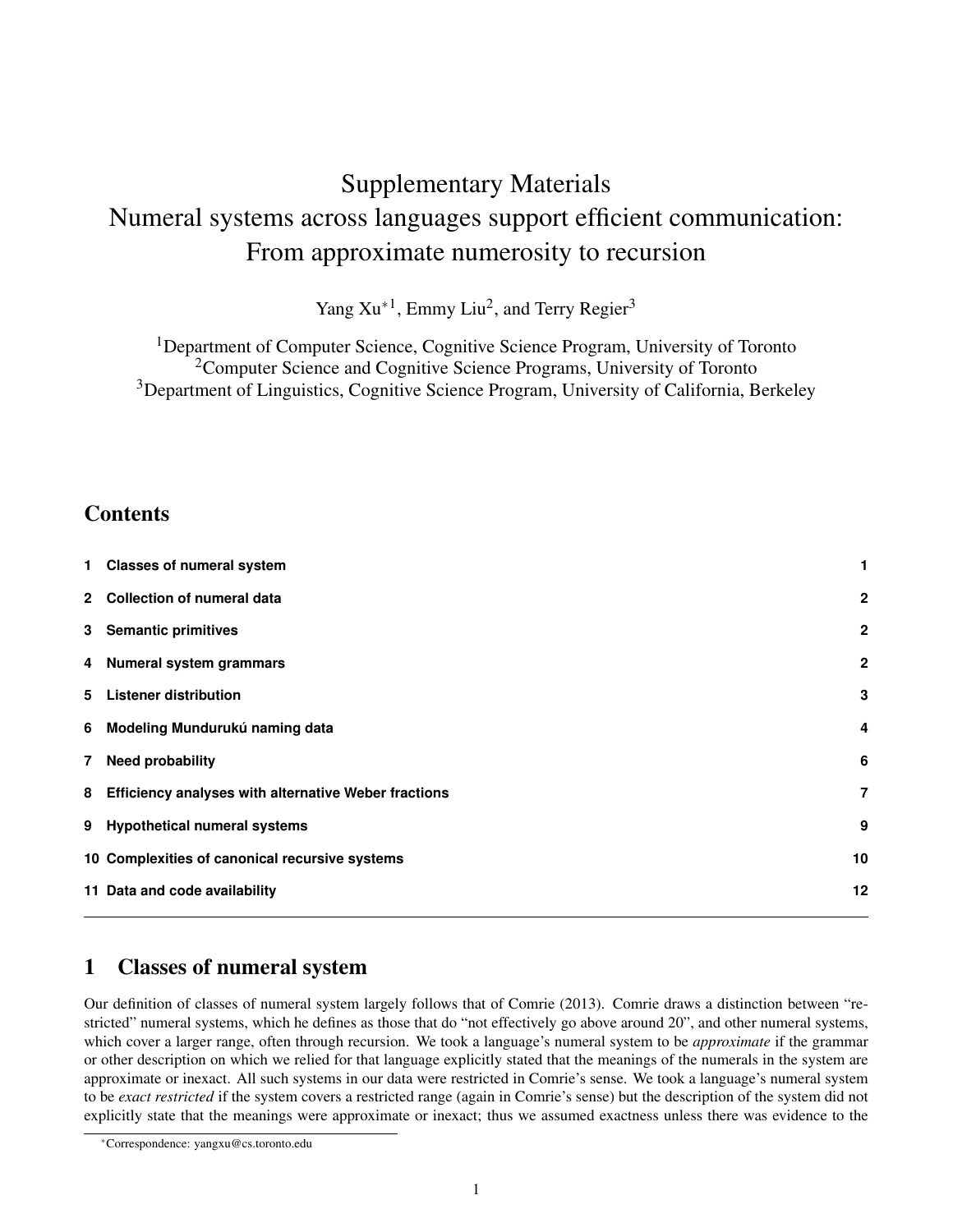contrary. Finally, we took a language's numeral system to be *recursive* if the numeral system was listed by Comrie as having a base which can be used to recursively produce numbers through a much higher range.

We classified each language based on the most fine-grained set of numeral terms available in the language, ignoring for now approximate terms in languages with an exact numeral system, e.g. "a few" in English. The classes of numeral system we consider do not perfectly partition the space of attested systems. For example, Comrie lists several extended body-part numeral systems, which use body parts beyond the 10 fingers to enumerate, and can reach well above 20, and there are some restricted languages that use recursion within a limited range. However, these broad classes do pick out major types of numeral system.

#### 2 Collection of numeral data

For each of the 24 languages listed by Comrie (2013), we attempted to consult the reference work that Comrie lists for that language. There are several languages that are listed by Comrie (2013) but for which that chapter provides no reference. We located alternative references for each of these languages and those additional languages we analyzed, as listed below:

Chiquitano (Chan 2014: Chiquitano-South America) English (Eastwood 1994: 245-247) French (Chan 2014: French-Indo-European) Fuyuge (Bradshaw 2007) Krenak (Chan 2014: Krenak-South America) Mandarin (Ross 2014: 28-29) Pirahã (Gordon 2004: p496) Spanish (Chan 2014: Spanish-Indo-European) !Xóõ (Chan 2014: Khoisan-Africa)

We added to this set Pica et al.'s (2004) description of Mundurukú.

#### 3 Semantic primitives

We explain here several of the semantic primitives out of which we construct grammars. The primitive concepts  $c=1$ , 2 or 3 are intended to capture the capacity for *subitizing*: the accurate estimation of small numbers up to about 3 (Revkin et al., 2008).  $\tilde{x}$  is a Gaussian centered at position  $\tilde{x}$  on a number line that scales in accord with the non-linguistic approximate number system, which obeys Weber's law; this primitive is intended to ground approximate numerals directly in that cognitive system.  $s(w, v)$  is a generalization of the standard successor function (successor  $(w) = m(w) + 1$ ); it defines an interval that begins at  $m(w) + 1$  and continues for some exact length that is specified by the form *v*, i.e. the interval  $[m(w) + 1, m(w) + m(v)]$ . Although in attested systems the length  $m(v)$  of this line segment is generally 1, the more general interval case is used for hypothetical numeral systems against which we compare attested ones.<sup>1</sup> Finally, and again to support hypothetical systems, we also allow systems that are mirror-images of those definable in terms of these components: e.g. a standard one-two-many system would have numerals for 1, 2, and the range [3,100], whereas its mirror-image would instead have numerals for the range [1-98], 99, and 100.

#### 4 Numeral system grammars

A typical reference work description for a given language's numeral system includes specification of the basic numerals (noncompositional forms, e.g. "one" to "twelve" in English), the bases of recursion if any (e.g. "ten" in English), and rules for composing higher numerals recursively out of the basic numerals and bases (e.g. "twenty-one" is defined as "two" times "ten" incremented by "one"). For each language, we translated such precise verbal descriptions of the numeral system into symbolic

<sup>&</sup>lt;sup>1</sup>For example, in English, s ("three", "one") is [3+1,3+1] which picks out an interval containing just the integer 4, the successor of 3. In a hypothetical system based on English, one could instead have a numeral corresponding to s ("three","two") =  $[3+1,3+2]$  which picks out the interval  $[4,5]$ ; in this case the numeral would pick out a range containing two integers, not just a single integer.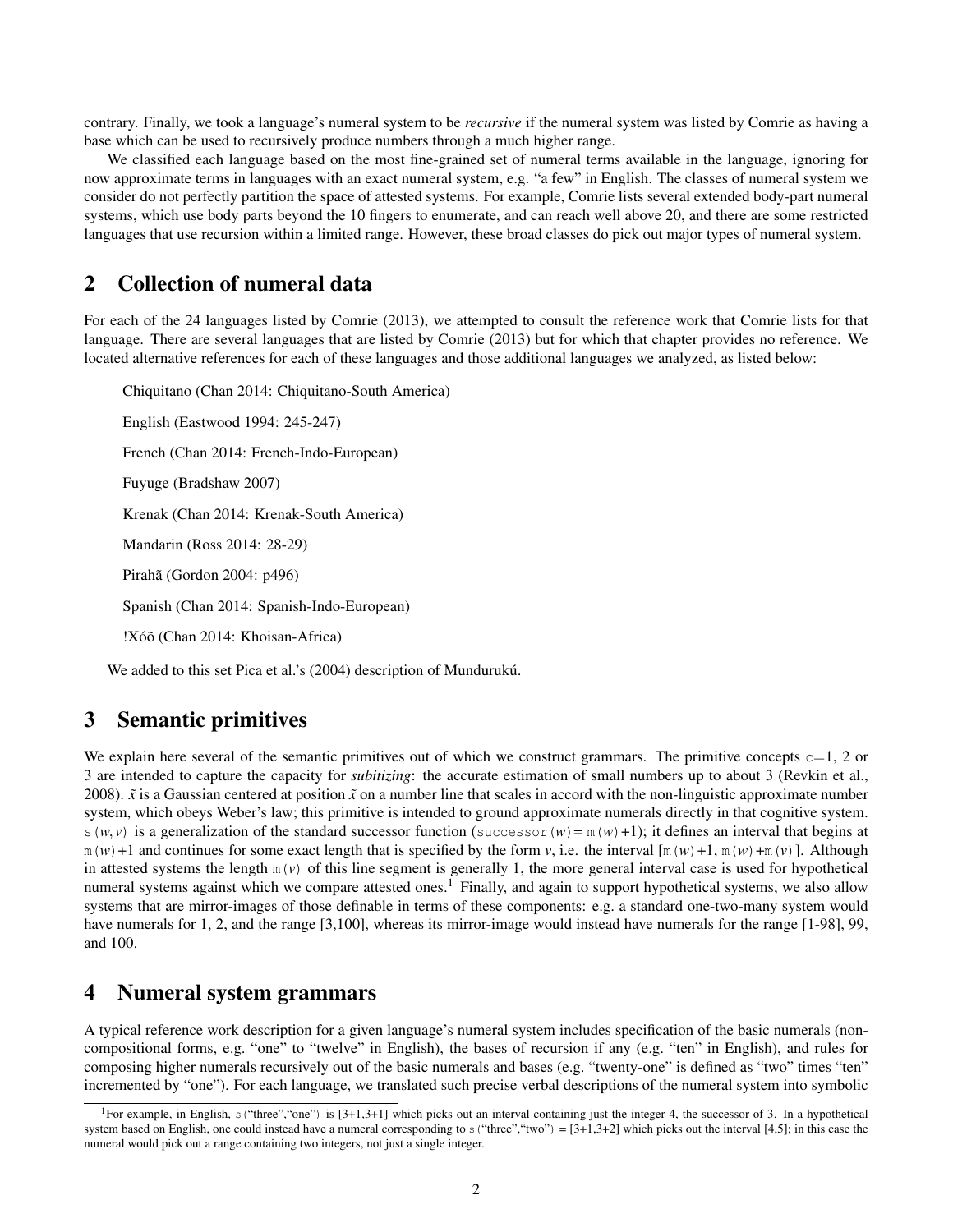form, cast in terms of the semantic primitive components in Table 2, resulting in full numeral grammars as in Table 5. For all languages, we restricted the grammatical specification to cardinal numerals that cover the range 1-100. We also assumed no languages contain any gap in that numerical interval. For example, for languages that do not have numerals up to 100, e.g. restricted systems, and contain a term that denotes "many" such as Pirahã, we defined the extension of such terms between the highest numeral preceding them and 100; for languages that do not have a "many" term listed in the reference work we consulted, we created a "many" category to fill the gap between the highest-order numeral available in that language and 100, hence assuming additional complexity for that category. For languages that contain multiple forms that denote the same number(s), we took the simplest form for that numeral in specifying a grammar. In addition, we constructed the grammar such that the meaning of every numeral has to be specified either by primitive concepts or in terms of meanings of numerals that are already defined.

The complexity of a grammar is defined as the total number of symbols needed to specify the entire grammar. This is the number of rules needed to specify each rule in the grammar, summed over all rules in the grammar. Consider the rule for the numerals 20...90 ("twenty"..."ninety") in the English grammar in Table 5:

$$
u'ty' \stackrel{d}{=} m(u) \times m('ten')
$$

This rule has complexity 8, determined as follows: 1 symbol for the variable u, 1 for the form 'ty', 1 for the operator  $\frac{a}{n}$ , 1 for the operator  $m(\cdot)$ , 1 for the variable u, 1 for the operator  $\times$ , 1 for the operator  $m(\cdot)$ , and 1 for the form 'ten'. The complexity for each other rule in the grammar is determined analogously, and the complexity of the grammar as a whole is the sum of the complexities of its constituent rules.

#### 5 Listener distribution

The listener distribution depends on the word *w* uttered by the speaker, and thus depends on the primitives in terms of which that word is defined. We consider here listener distributions for words grounded in the subitizing number system, the approximate number system, and exact numerosity.

Subitizing. If the speaker has produced a word *w* that is semantically grounded in the subitizing number system via a rule involving the primitive concepts 1, 2, or 3, we assume that the listener distribution takes the form:

$$
L_w(i) \propto f(i|w) = \begin{cases} 1 & \text{(if number } i \text{ is named by } w) \\ 0 & \text{(otherwise)} \end{cases}
$$
 (1)

Approximate number system. If the speaker has produced a word *w* that is semantically grounded in the approximate number system via a rule involving the primitive  $\tilde{x}$ , we assume that the listener distribution takes the form:

$$
L_w(i) = p(i|w) \sim \mathcal{N}(i|\mu_w, \sigma_w^2)
$$
 (2)

This formulation follows from p. S5 of the supporting online materials from Pica et al. (2004), who present it as a formalization of the cognitive representation of numerosity in the non-linguistic approximate number system, which obeys Weber's law.  $p(i|w)$  captures the listener's subjective degree of belief that the intended number is *i*, given that speaker has produced word *w*. The category corresponding to *w* is represented as a normal distribution with mean  $\mu_w = x$  and standard deviation  $\sigma_w = v \times \mu_w$  following a scalar variability model, where *v* is the empirically determined Weber fraction, which we take to be 0.31 in our analyses, following Piazza et al.  $(2013).<sup>2</sup>$ 

**Exact numerosity.** In contrast, if the speaker has used an exact number term *w* grounded in exact primitives such as  $s(\cdot, \cdot)$ , we assume that the listener distribution is uniform over numbers in the named interval:

$$
L_w(i) = p(i|w) = \begin{cases} \frac{1}{|w|} & (\text{if } i \text{ is in category named by } w) \\ 0 & (\text{otherwise}) \end{cases}
$$
(3)

where  $|w|$  is the number of integers contained in the exact interval named by the number word *w*. In the case of most attested systems, an exact numeral such as "nine" will pick out just a single integer, so that  $p(9|$ "nine") =  $\frac{1}{1}$  = 1. However the formula also generalizes to hypothetical exact numerals defined as longer exact intervals of the number line.

<sup>&</sup>lt;sup>2</sup>We took this value at the suggestion of Stanislas Dehaene (personal communication). We also show below that our model is robust to variation in Weber fraction at alternative values of 0.25 and 0.15.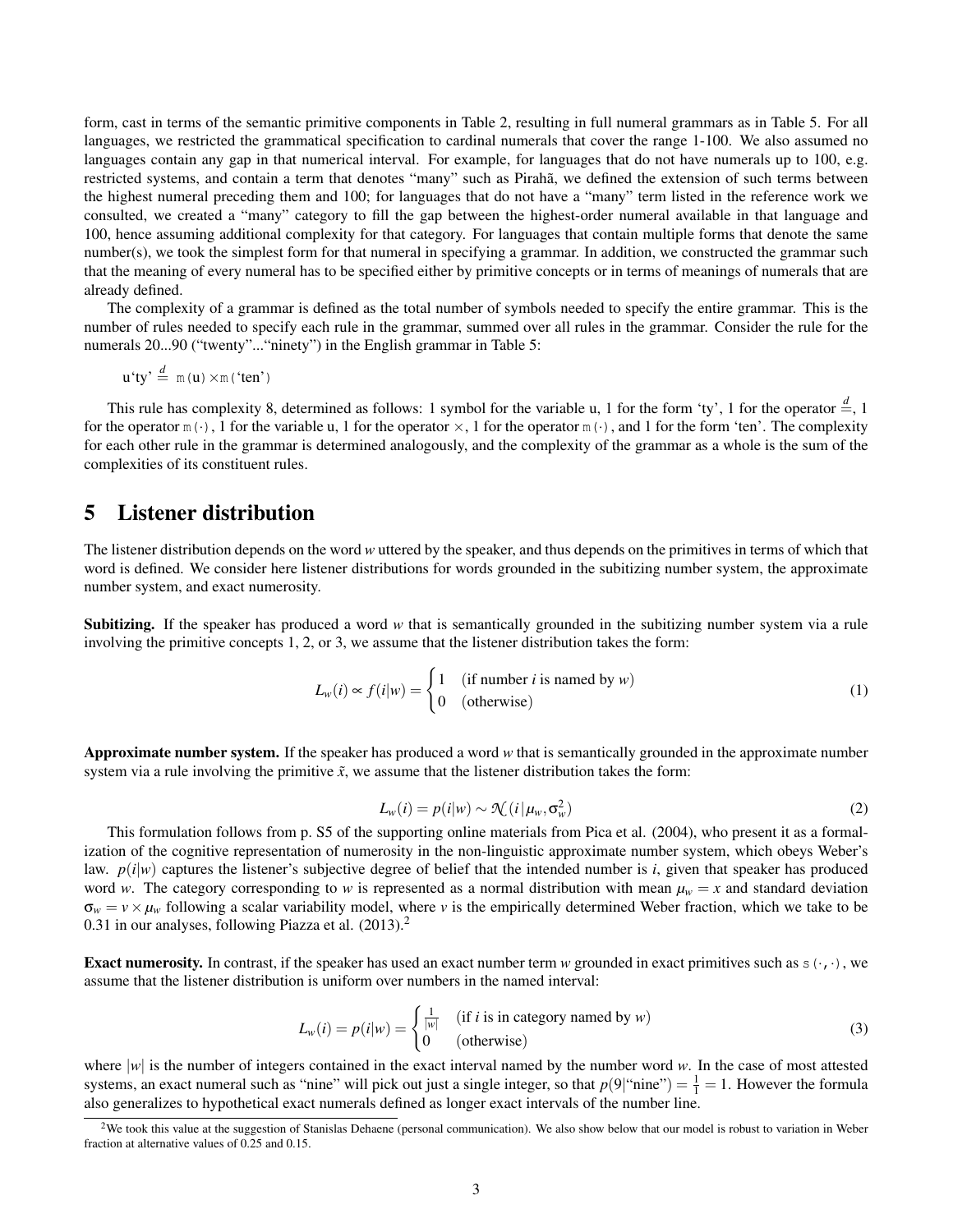#### 6 Modeling Mundurukú naming data

We obtained Mundurukú number naming data from Pica et al. (2004). Specifically, for numerosities 1 to 15, we noted the fraction of times each numerosity *i* was named with a given Mundurukú word or locution  $w^3$ . We modeled this fraction  $p(w|i)$ using Bayes' rule:  $p(w|i) \propto f(i|w)p(w)$ , where the prior  $p(w)$  is given by the relative frequency of word *w* in the data, over all numerosities, and  $f(i|w)$  is given by Equation 1 if *w* is grounded in subitizing (which we assume for numeral categories that peak at 1, 2 or 3), or by Equation 2 if  $w$  is grounded in the approximate numeral system (which we assume for all other Munduruku<sup> $\alpha$ </sup>) categories). We fit this model to the Pica et al. (2004) data by finding placements of category means  $\mu_w$  that minimize the mean-squared-error (MSE) between model and data. The model fit was very good (MSE = 0.002). The same model without subitizing yielded a three-fold increase in error  $(MSE = 0.006)$ ,<sup>4</sup> and a variant of this model that was instead based only on exact numeral representation (Equation 3) performed much more poorly ( $MSE = 0.03$ ). We illustrate these findings in Figure 1 where we took Weber fraction to be 0.31. For the standard model, grounded in subitizing and approximate numerosity, we also assessed model performance under alternative values of the Weber fraction, specifically 0.25 (which yielded MSE = 0.0027) and 0.15 (MSE = 0.0096), illustrated in Figure 2. These findings suggest that the model of the approximate number system given by Equations 1 and 2 provide a reasonable basis for grounding approximate numeral systems.

<sup>&</sup>lt;sup>3</sup>The data for a given numerosity *i* did not always sum to 1.0 because some infrequent terms were not reported. In our model, we accommodated this fact by introducing an unnamed dummy category corresponding to these unreported terms.

 $4B$  Because the subitizing model fit empirical Munduruku data the best, we used subitizing for this and other approximate systems (except for Piraha) in the efficiency analysis.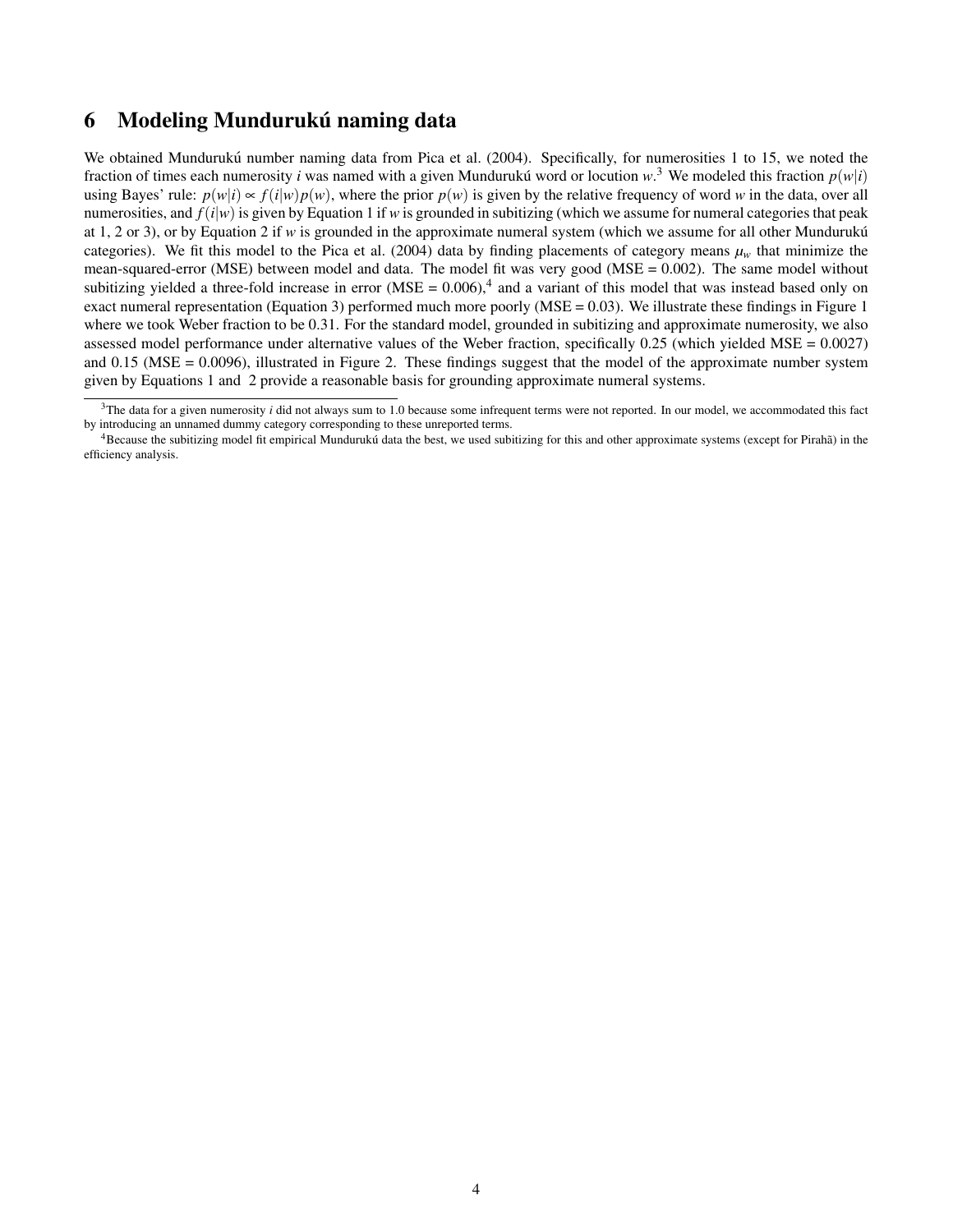

(b) Mundurukú model behaviour based on exact numeral representation.

Figure 1: Variants of the Mundurukú model (Weber fraction =  $0.31$ ) without subitizing and based on exact numeral representation (B), as compared to empirical data (A).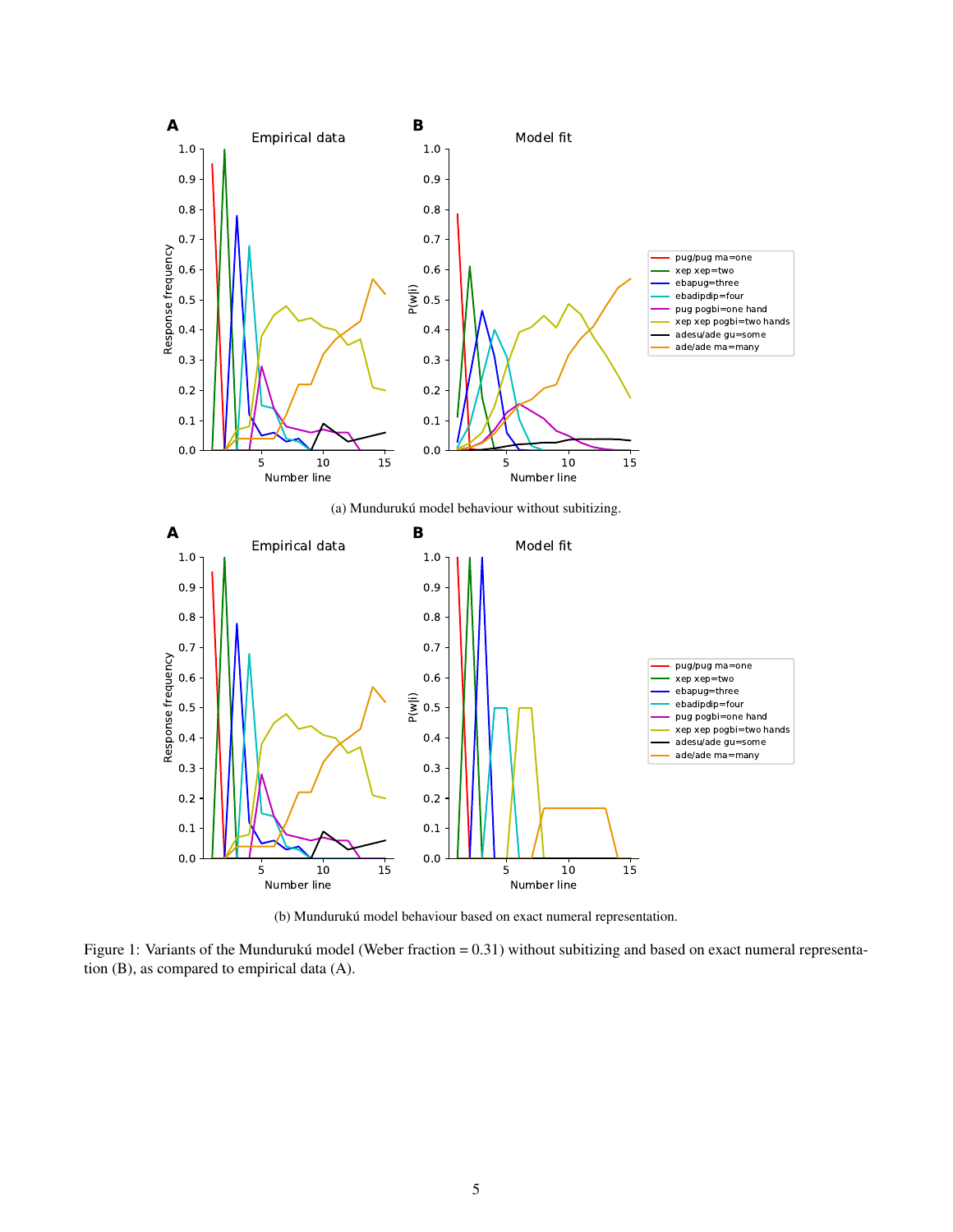

(b) Mundurukú model behaviour with subitizing (Weber fraction  $= 0.15$ ).

Figure 2: Mundurukú model with subitizing at Weber fractions 0.25 (upper panel) and 0.15 (lower panel).

#### 7 Need probability

We estimated need probabilities by the normalized frequencies of English numerals in the Google ngram corpus (Michel et al., 2011) for the year 2000, smoothed with a power-law distribution  $(0.6182x^{-2.02})$ ; Pearson correlation with unsmoothed data = 0.97). Both the use of a power law, and the specific exponent we use here, are broadly consistent with earlier studies (Dehaene & Mehler, 1992; Piantadosi, 2016).<sup>5</sup> Figure 3 shows the raw and smoothed frequencies of English numerals in log-log scales. The Google ngram corpus is based on word and ngram frequencies in published books; numeral frequencies in spoken English

 ${}^{5}$ In the main text, we also decreased the exponent to  $-3$  to obtain a more left-skewed need distribution, and our results are qualitatively similar for English need probabilities without smoothing.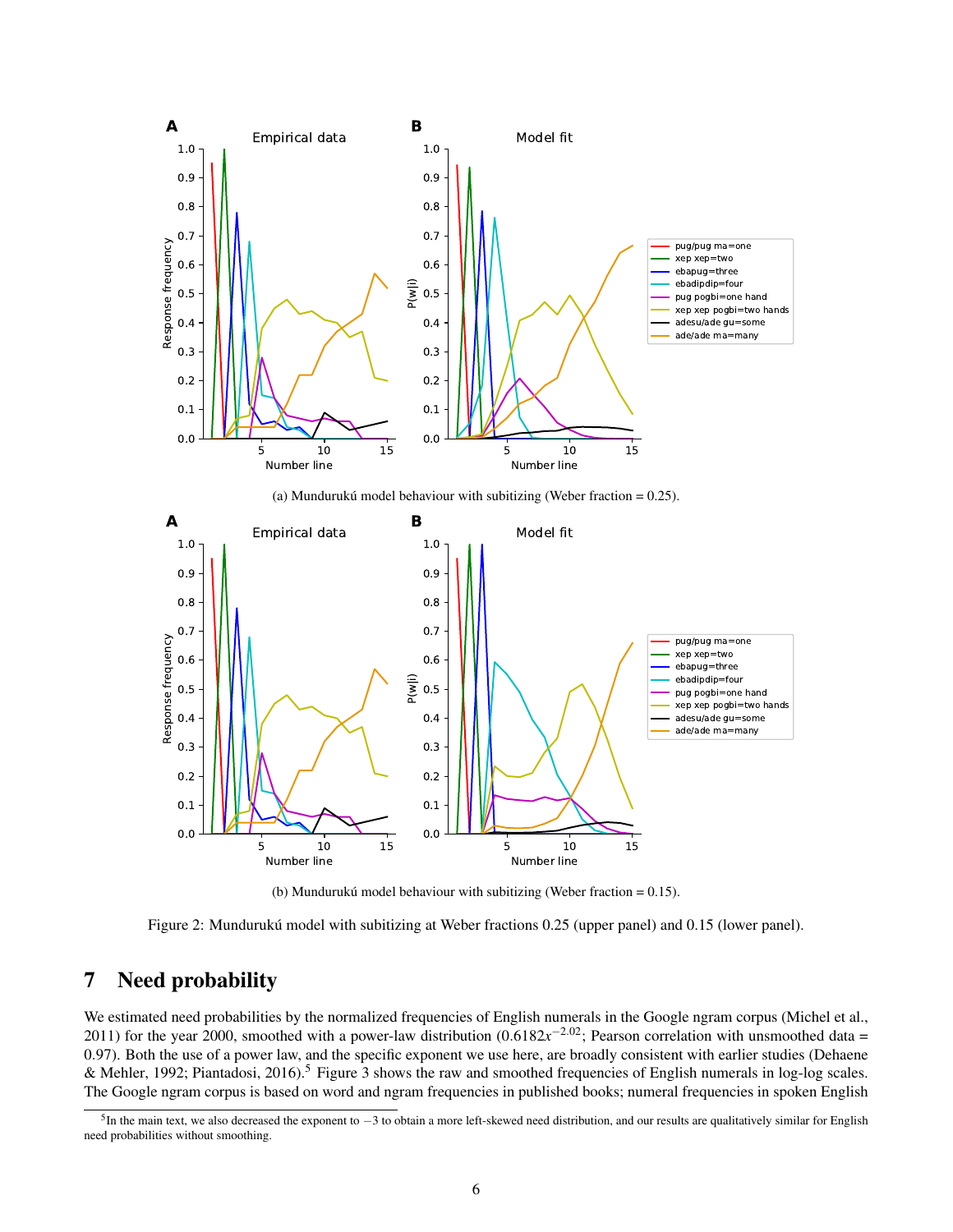also decay with increasing target number *t* (Leech et al., 2001).



Figure 3: Raw and smoothed corpus frequencies of English numerals from 1 ("one") to 100 ("hundred").

#### 8 Efficiency analyses with alternative Weber fractions

In the main text, we performed the efficiency analysis of numeral systems by assuming a Weber fraction of 0.31. Here we repeat this analysis under two differing Weber fractions: 0.25 and 0.15. Figures 4 and 5 show that our hypothesis holds robustly under variation of the Weber fraction.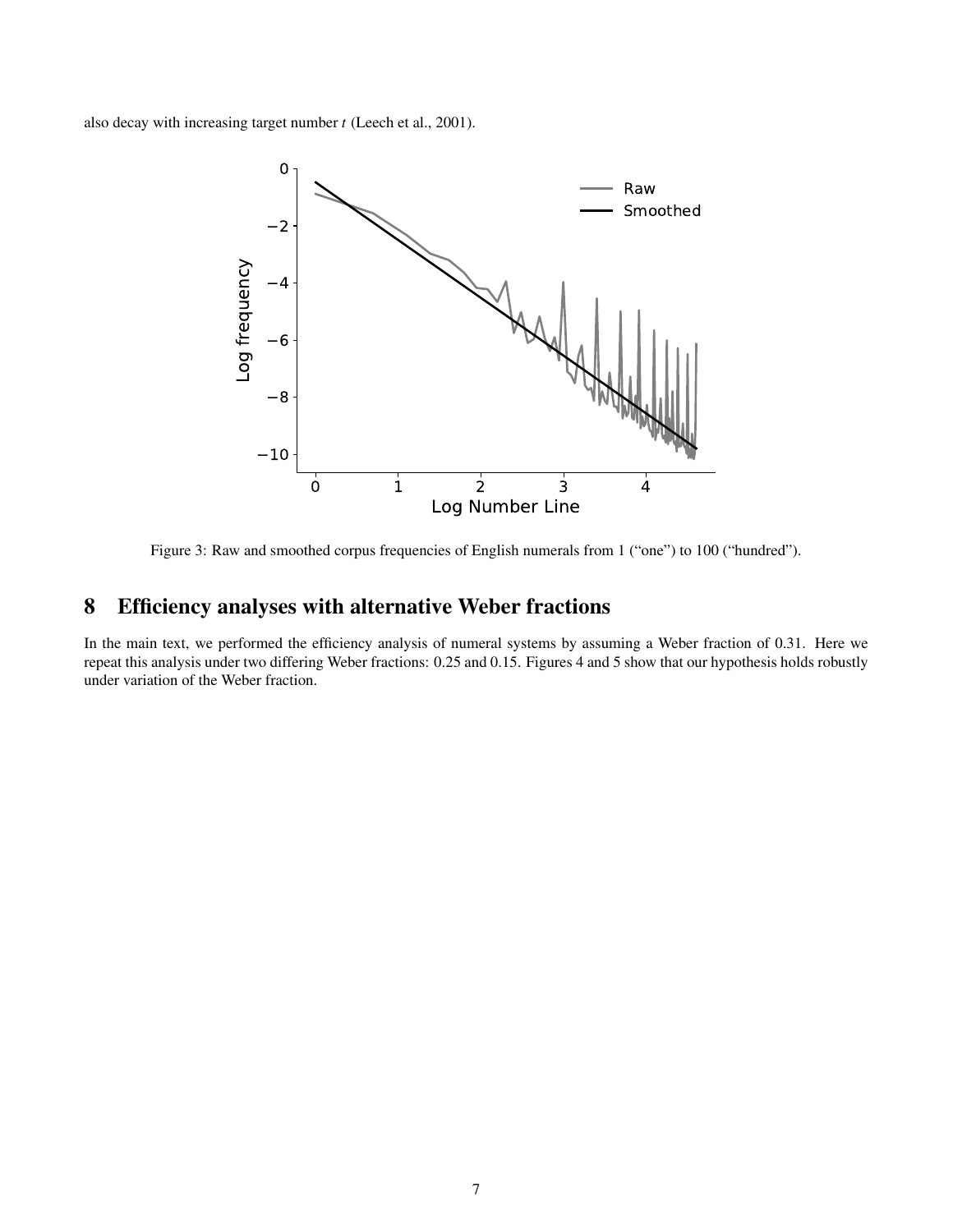

Figure 4: Efficiency analysis of numeral systems (Weber fraction = 0.25). Near-optimal tradeoff between communicative cost and complexity across attested numeral systems, compared with corresponding hypothetical approximate, exact restricted, and recursive systems.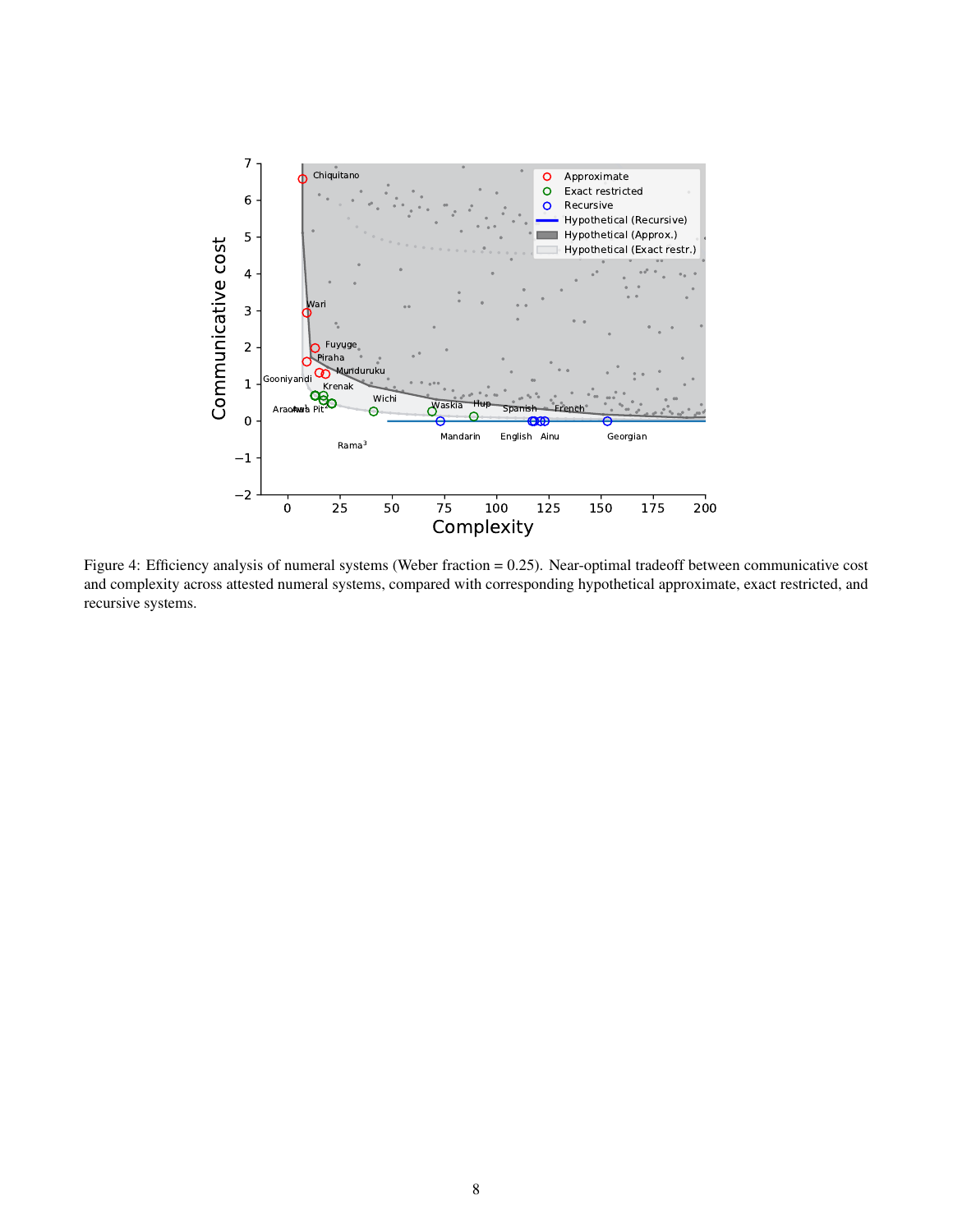

Figure 5: Efficiency analysis of numeral systems (Weber fraction = 0.15). Near-optimal tradeoff between communicative cost and complexity across attested numeral systems, compared with corresponding hypothetical approximate, exact restricted, and recursive systems.

#### 9 Hypothetical numeral systems

We generated hypothetical numeral systems for each of the three major classes of system considered in this paper: approximate, exact restricted, and recursive.

Hypothetical approximate systems. To generate hypothetical approximate systems, we explored the space of possible approximate systems up to a maximum complexity of 200. Each such hypothetical approximate system is composed of some number *k* of numeral categories, represented either as primitive concepts 1, 2, or 3 (subitizing) or as Gaussians. For each *k*, we initialized a hypothetical system by placing *k* category centers (either means for Gaussians, or primitive concepts 1, 2, or 3) at random positions on the number line within the interval [1,100]. We then repeatedly adjusted the placement of each category center by shifting it either to the left or to the right on the number line by step size 1, if that shift lowered the communicative cost at that complexity, until no further local optimization was possible. We ran this greedy procedure 100 times, from 100 different initialization states, to alleviate the problem of locally optimal solutions.<sup>6</sup> We took all systems encountered during these optimization processes to be hypothetical approximate systems. The resulting grammar for each such hypothetical system was a list of Gaussians  $g(\cdot)$  centered at these means, either combined with subitizing (e.g. Munduruku) if numerals map to unique numbers up to 3, or without subitizing  $(e.g. \text{Pirah}\tilde{a})$ .

Hypothetical exact restricted systems. In the case of hypothetical exact restricted systems, we estimated the range of possible costs at each complexity—again up to complexity 200—by separately considering systems that should be expected to perform especially well, and those that should be expected to perform especially poorly. Because of the shape of the need probability distribution, we expect good performance (low cost) for systems that assign a separate single numeral to each integer on the

 $6T$ o ensure our greedy procedure for exploring the space of hypothetical systems is valid, we also independently generated a more exhaustive set of systems in the range that accommodates the attested systems in our dataset. Specifically, we examined systems that have  $k = 2$  through  $k = 20$  numeral categories, and place these categories at the lower end of the number line in the interval  $[1,20]$ . We then enumerated all possible placements of  $k$  means for a  $k$ -term system in the interval [1,20], producing  $\binom{20}{k}$  systems for each *k*. This exhaustive procedure over a limited range yielded results similar to those from our greedy optimization procedure, which we extended over a wider range of complexities.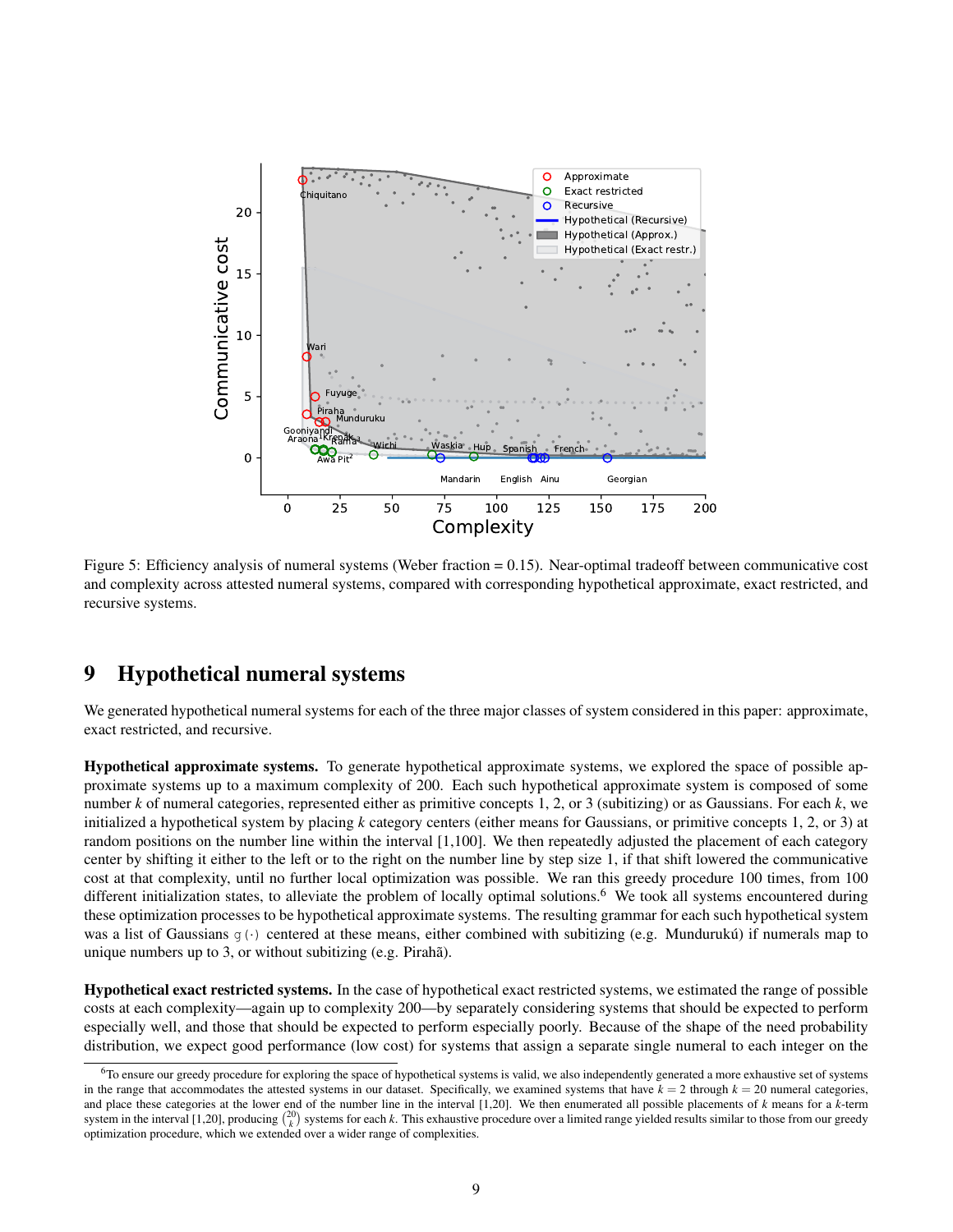number line up to a numerical value k, and a terminal numeral that covers the remaining tail region up to 100. *k* is varied from 2 to 99, yielding system of different complexities. Such systems place the only uninformative (and thus costly) large category in the least-weighted (high numerosity) part of the number line, and for this reason should perform well. We also considered mirror-images of these systems, that are expected to perform especially poorly, by analogous reasoning: these systems place numerals with large extensions at the beginning of the number line as opposed to at the tail.<sup>7</sup> The grammar for each such hypothetical system was a list of successor functions  $s(\cdot, \cdot)$  with varying interval lengths combined with subitizing up to 3, by analogy with the Kayardild grammar given in the main text. For each complexity, we assumed that the range of achievable costs by an exact restricted system was bounded by the high-performing and low-performing hypothetical system that we considered at that complexity.

Hypothetical recursive systems. Finally, we generated hypothetical recursive systems by considering the full space of canonical base-*n* recursive numeral systems (Hurford, 1999) for  $n = 2$  to 100. We took a canonical base-*n* system to be one in which there are distinct lexical items for the numerals 1 through *n*, and all numerals beyond that are constructed by generative rules according to recursive base-*n* patterns such as  $xn + y$  for some already-defined numerals  $x, y$  (Comrie, 2013). In these systems, all numerals correspond to specific integers. The English grammar provided in the main text is not perfectly canonical because the teens are part of a separate subsystem from other high numerosities.

#### 10 Complexities of canonical recursive systems

The canonical numeral system we chose for recursive systems is as follows: up to the base, each numeral *N* is expressed as *n* where *n* is the value of *N* if in the subitizing range, or  $s(n-1)$  otherwise. After the base, the two rules  $uB \stackrel{d}{=} m('u') \times m('B')$ and  $vw \stackrel{d}{=} m('v') + m('w')$  were used, where *B* is the base of the numeral system, and *u* and *v* are previously defined numbers. For powers of the base, the rule  $B^n \stackrel{d}{=} p(m('B'))$ ,  $m('n'))$  was used. It is implicit in this system that previously generated terms can be substituted into these rules, implying that higher numerical terms are built from lower-valued terms. Rules were generated from values 1-100. Canonical base 10 is provided as an example grammar in Table 1 (compare with grammar for English in the main text), along with example grammars for base 5 (Table 2) and base 3 (Table 3).

Figure 6 shows the complexities of canonical systems with different bases. We observed that the optimal system in this simulation has base 5. Although base-5 systems have been attested in the world's languages (Epps et al., 2012), they are less frequent than the dominant base-10 systems (Comrie, 2013). This mismatch may be due to the fact that there are factors outside complexity that drive the dominance of base-10 systems. Understanding the complexities of different recursive systems in the world's languages is a topic for future research.

 $^{7}$ To empirically verify the region of the space we explored is valid, we also independently generated hypothetical systems exhaustively within the range of complexities that is attested across the language sample we have. We did so by exploring all possible partitions (from  $k = 2$  through  $k = 20$  numeral categories) at the interval [1,20] and comparing the resulting systems against the attested ones. This exhaustive procedure over a limited range yielded results identical to those from our procedure described above, which we extended over a wider range of complexities.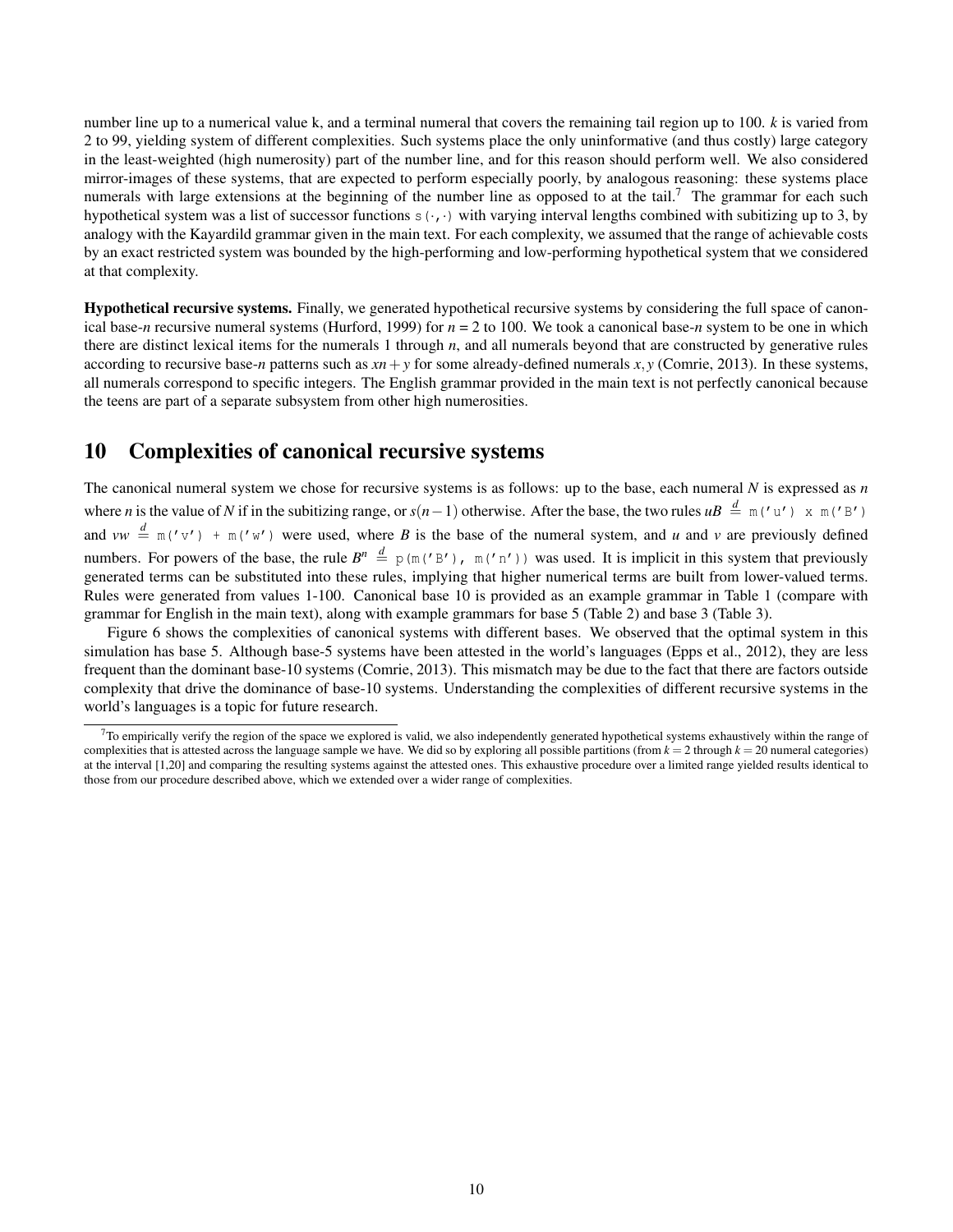| Number                        | Rule                                              | Complexity     |
|-------------------------------|---------------------------------------------------|----------------|
|                               |                                                   |                |
| 1                             | 'one' $\stackrel{d}{=}$ 1                         | 3              |
| $\mathcal{D}_{\mathcal{L}}$   | 'two' $\stackrel{d}{=}$ 2                         | 3              |
| 3                             | 'three' $\stackrel{d}{=}$ 3                       | 3              |
| $\overline{4}$                | 'four' $\stackrel{d}{=}$ s ('three')              | $\overline{4}$ |
| 5                             | 'five' $\stackrel{d}{=}$ s ('four')               | 4              |
| 6                             | 'six' $\stackrel{d}{=}$ s ('five')                | $\overline{4}$ |
| 7                             | 'seven' $\stackrel{d}{=}$ s ('six')               | $\overline{4}$ |
| 8                             | 'eight' $\stackrel{d}{=}$ s ('seven')             | $\overline{4}$ |
| 9                             | 'nine' $\stackrel{d}{=}$ s ('eight')              | $\overline{4}$ |
| 10                            | 'ten' $\stackrel{d}{=}$ s ('nine')                | 4              |
| $20, 30, \ldots, 90$          | $d-P \stackrel{d}{=} m(d) \times m(P)$            | 8              |
| $11-19, 21-29, \ldots, 91-99$ | $M-N \stackrel{d}{=} m('M') + m('N')$             | 8              |
| 100                           | 'hundred' $\stackrel{d}{=}$ p(m('ten'), m('two')) | 7              |
|                               | $P \in \{$ 'ten', 'hundred' $\}$                  | 3              |
|                               | $d \in \{ 'one', 'two', , 'eight', 'nine' \}$     | 10             |
|                               |                                                   | $\Sigma = 73$  |

Table 1: Grammar for canonical base 10 system.

Table 2: Grammar for canonical base 3 system.

| Number                 | Rule                                                 | Complexity |
|------------------------|------------------------------------------------------|------------|
|                        |                                                      |            |
|                        | 'one' $\stackrel{d}{=} 1$                            | 3          |
| $\mathcal{D}$          | 'two' $\stackrel{d}{=}$ 2                            | 3          |
| 3                      | 'three' $\stackrel{d}{=}$ 3                          | 3          |
| $6, 9, \ldots, 99$     | $d-P \stackrel{d}{=} m(d) \times m(P)$               | 8          |
| 4-5, 7-8, , 97-98, 100 | $M-N \stackrel{d}{=} m('M') + m('N')$                | 8          |
| 9                      | $'9' \stackrel{d}{=} p(m('three'), m('two'))$        | 7          |
| 27                     | '27' $\stackrel{d}{=}$ p(m('three'), m('three'))     |            |
| 81                     | '81' $\stackrel{d}{=}$ p(m('three'), m('three-one')) |            |
|                        | $P \in \{ 'three', '9', '27', '81' \}$               | 4          |
|                        | $d \in \{ 'one', 'two' \}$                           | 3          |
|                        |                                                      | $= 53$     |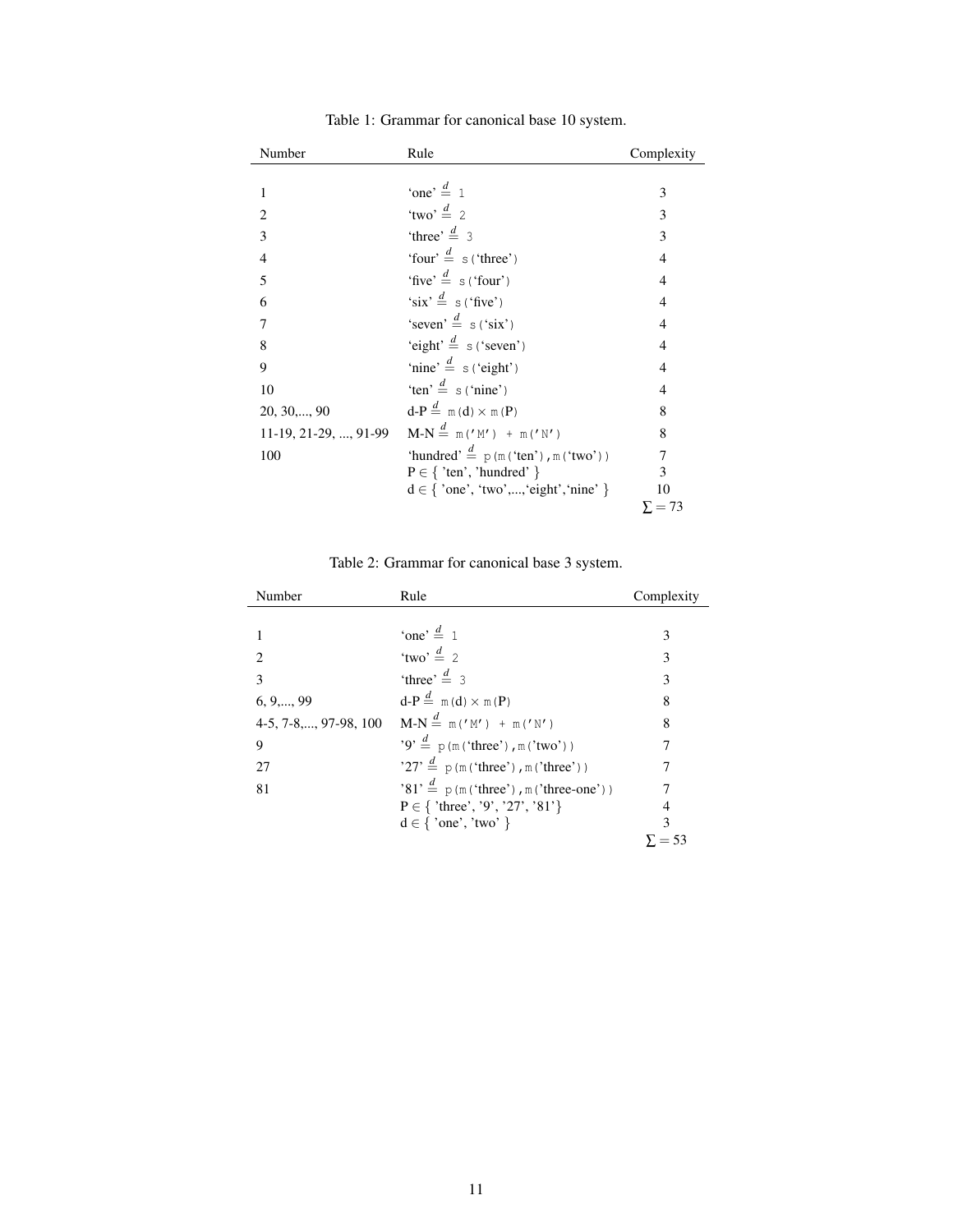| Number               | Rule                                         | Complexity |
|----------------------|----------------------------------------------|------------|
|                      |                                              |            |
|                      | 'one' $\stackrel{d}{=}$ 1                    | 3          |
| $\mathfrak{D}$       | 'two' $\stackrel{d}{=}$ 2                    | 3          |
| 3                    | 'three' $\stackrel{d}{=}$ 3                  | 3          |
| $\overline{4}$       | 'four' $\stackrel{d}{=}$ s ('three')         | 4          |
| 5                    | 'five' $\stackrel{d}{=}$ s ('four')          | 4          |
| $10, 15, \ldots, 95$ | $d-P \stackrel{d}{=} m(d) \times m(P)$       | 8          |
| 6-9, 11-14,, 96-99   | $M-N \stackrel{d}{=} m('M') + m('N')$        | 8          |
| 25                   | $25' \stackrel{d}{=} p(m('five'), m('two'))$ |            |
|                      | $P \in \{$ 'five', '25'}                     | 3          |
|                      | $d \in \{ 'one', 'two', 'three', 'four' \}$  | 5          |
|                      |                                              | $= 48$     |

Table 3: Grammar for canonical base 5 system.



Figure 6: Complexity of canonical recursive numeral systems with different bases.

# 11 Data and code availability

Data and code for the analyses that we reported are available at https://osf.io/jmrqw/?view only=7fa3c3d085c743998cd8b1ebe92d74b4.